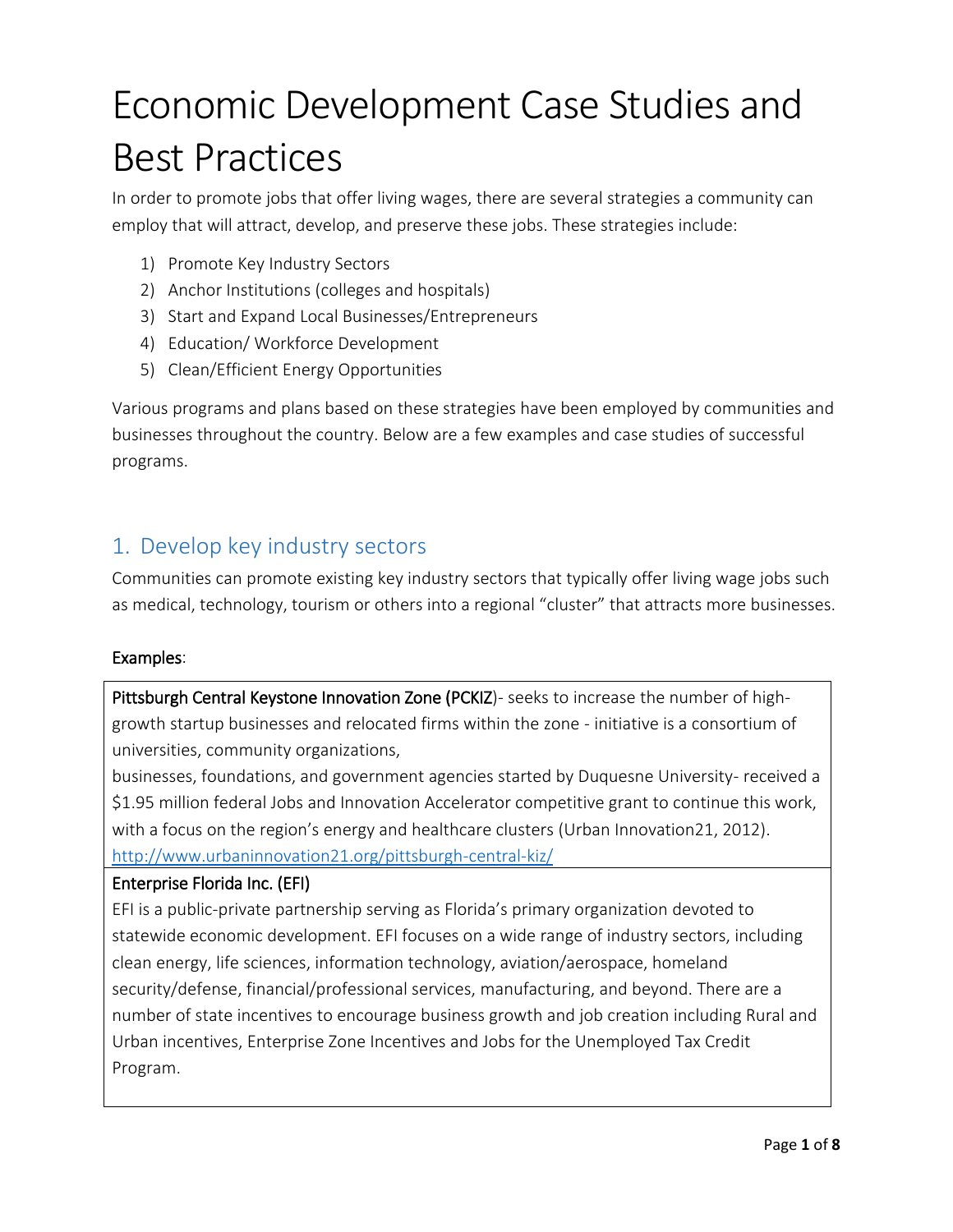[The Greater Kent Committee:](http://www.delawarefirst.org/14490-proposed-kent-county-sports-complex-aims-share-youth-sports-market/) This nonprofit group of business and civic leaders propose building a regional sports complex in Kent County, an area that has seen a significant drop in jobs. The proposal calls for 15 fields, including 10 turf fields, four artificial surface fields, and a lighted turf field with 1,500 bleacher seats. The facility would host several sports tournaments each year, drawing thousands of people to Delaware and generating much-needed jobs and millions of dollars for the local economy <http://www.greaterkentcommittee.org/> Agritourism:<http://sfp.ucdavis.edu/agritourism/>

#### Early Childhood Education

<http://www.upjohn.org/sites/default/files/WEfocus/FromPreschooltoProsperity.pdf>

<http://www.bigideasforjobs.org/wp-content/uploads/2011/09/10-Weiss.pdf> [http://www.bigideasforjobs.org/wp-content/uploads/2011/09/Weiss-Herzenberg-Price-Full-](http://www.bigideasforjobs.org/wp-content/uploads/2011/09/Weiss-Herzenberg-Price-Full-Report-PDF1.pdf)[Report-PDF1.pdf](http://www.bigideasforjobs.org/wp-content/uploads/2011/09/Weiss-Herzenberg-Price-Full-Report-PDF1.pdf)

#### Louisiana Quality Start Program

Through the Quality Start program it launched in January 2008, Louisiana uses a range of tax credits to link resources for early childhood education with quality improvements. The state employs four concurrent tax incentive systems, three of them tied to program quality. The first of these incentives, the School Readiness Tax Credit, provides sizeable bonuses for highly-rated centers that serve children in subsidized care. The state also provides School Readiness Tax Credits for individual teachers, which are based on qualifications and years of experience. The third type of credit provides parents a small, non-refundable supplement to the federal child care tax credit. The fourth tax incentive goes to businesses that donate to a center, provide child care on-site or provide a worker benefit to fund child care. Though not tied to quality, it builds support within the business community for the other tax incentives and for early childhood education generally.

The support provided by tax credits through the Louisiana Quality Start program, at its highest levels, increases pay for workers by roughly only \$3 an hour. Nonetheless, the program illustrates the potential

for a state with high rates of poverty and low resources to invest in quality

# 2. Leverage the opportunities of anchor institutions such as colleges and hospitals

Anchor institutions can spur economic development in three key ways, by using local businesses as part of the purchasing/manufacturing supply chain, creating workforce education opportunities, and public investment.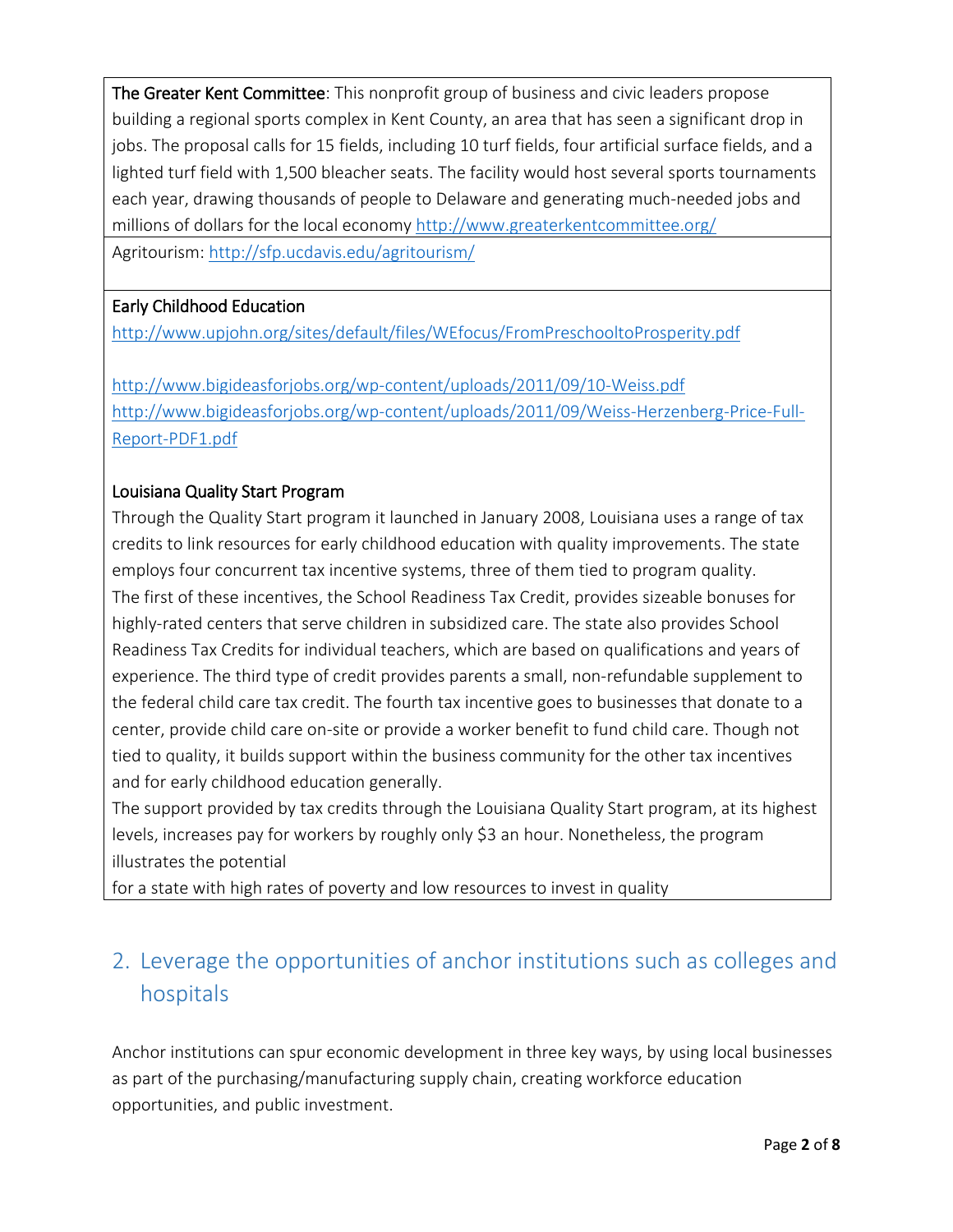#### Examples:

Cleveland's Evergreen Cooperatives exemplifies how anchor institutions can orient their considerable spending power to spur business development in distressed communities and connect low-income residents to good careers that pay family supporting wages and enable the resident employees to build wealth through their ownership stake in the business. The community based enterprise development model launches new employee owned businesses (three to date: Evergreen Cooperative Laundry, Evergreen Energy Solutions, and Green City Growers Cooperative) to supply goods and services to the large anchor institutions in University Circle. <http://evergreencooperatives.com/>

Henry Ford Health System in Detroit has committed to purchasing more from Detroit businesses and runs a supplier development program to increase minority purchasing and contracting. To make it easier for small local businesses to contract with them, the hospital pays them a month in advance.

Henry Ford also has a "transparent sourcing policy" requiring that all bidding processes of \$20,000 or more involve minority- and women-owned businesses, and mentor minorityowned businesses. On the employment side, the hospital incentivizes local hiring and links 7 percent of executives' bonuses to meeting diversity goals.

<http://www.henryford.com/body.cfm?id=48187>

## 3. Start and expand local businesses/entrepreneurs

Communities can promote local businesses and entrepreneurs though loans, incubation, and building or neighborhood improvement for retail businesses. Small firms, for example, must rely on private-debt financing, yet over the past decade, small-business lending has declined nearly 10 percent as a percentage of total business lending. Banks have increasingly moved their investments away from small commercial loans for other higher-return and shorter-term investments. This makes small-business lending a key opportunity area for economically targeted investment. Such lending identifies areas for profitable investments that markets have missed due to inconsistent time horizons or imperfect information. (Cities at Work: Progressive Local Policies to Rebuild the Middle Class, Joel Rogers and Satya Rhodes-Conway February 2014)

Examples:

#### The Community Store, Sarnac Lake, NY

Community stores are locally owned by community members in contrast to the distant, corporate shareholders of national retailers. Community-owned stores are designed by residents to meet specific local shopping needs at fair prices. Everyone in the community is given the opportunity to invest in the store by buying shares. Buying shares is voluntary and the store is open to everyone,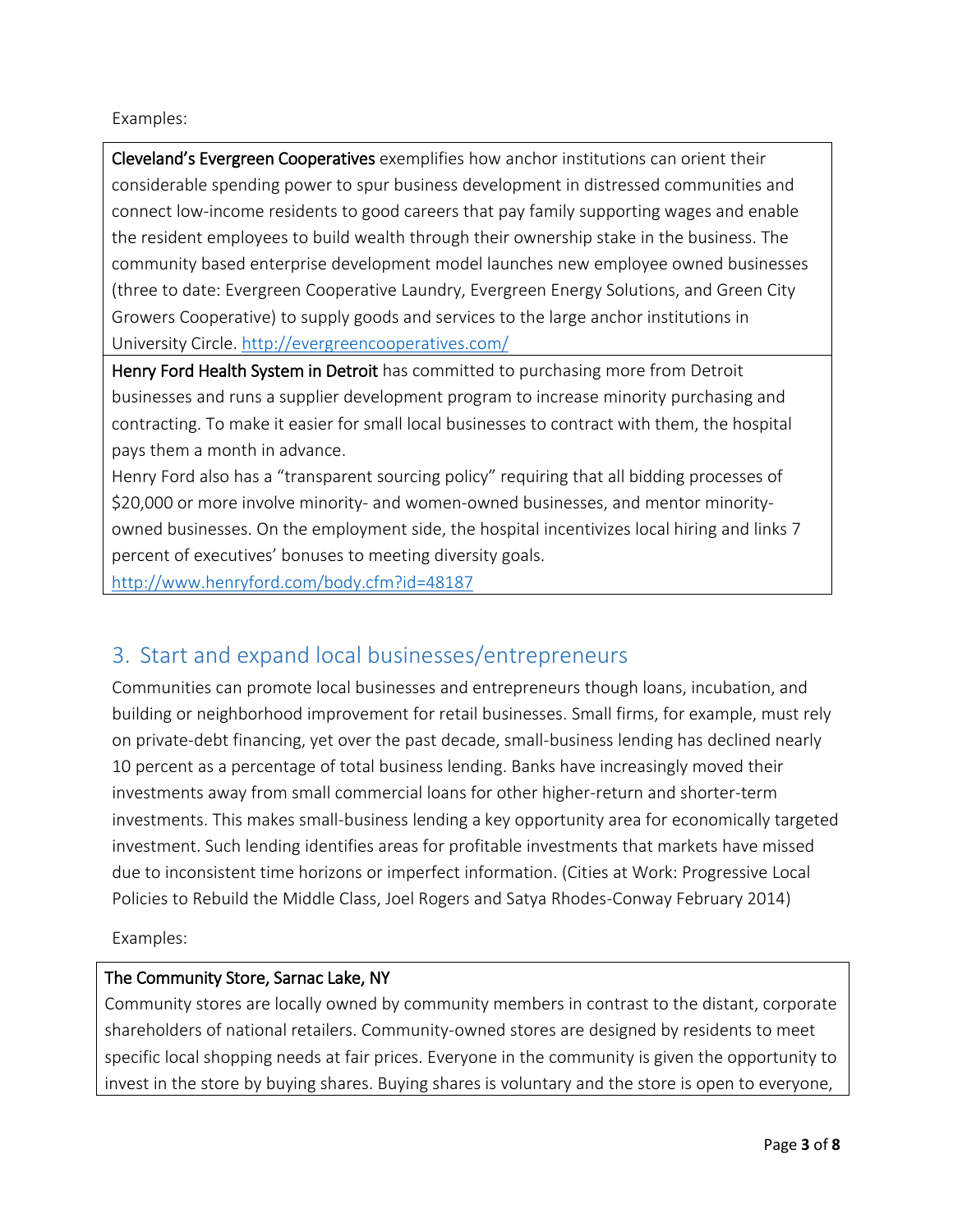whether they are share holders or not.

<http://www.community-store.org/>

[http://www.nytimes.com/2011/11/13/business/a-town-in-new-york-creates-its-own](http://www.nytimes.com/2011/11/13/business/a-town-in-new-york-creates-its-own-department-store.html?pagewanted=all&_r=0)department-store.html?pagewanted=all&r=0

Ventura, California, partnered with an outside venture capital firm rather than hiring in-house staff to manage the city's venture capital investment. The City put \$5 million in an investment pool as an equal partner, ensuring their funds would be highly leveraged. Part of the fund is solely dedicated to financing businesses located or locating in Ventura, including creation of a new business incubator in the city; the remainder of the fund will prioritize Ventura-based businesses but is not limited to them.

[https://www.ida-](https://www.ida-downtown.org/eweb/docs/2010%20Awards%20Docs/Economic%20&%20Business%20Development/Downtown%20Ventura%20Partners,%20Ventura%20Capital%20Fund.pdf)

[downtown.org/eweb/docs/2010%20Awards%20Docs/Economic%20&%20Business%20Developm](https://www.ida-downtown.org/eweb/docs/2010%20Awards%20Docs/Economic%20&%20Business%20Development/Downtown%20Ventura%20Partners,%20Ventura%20Capital%20Fund.pdf) [ent/Downtown%20Ventura%20Partners,%20Ventura%20Capital%20Fund.pdf](https://www.ida-downtown.org/eweb/docs/2010%20Awards%20Docs/Economic%20&%20Business%20Development/Downtown%20Ventura%20Partners,%20Ventura%20Capital%20Fund.pdf)

[http://money.cnn.com/galleries/2010/smallbusiness/1011/gallery.cities\\_to\\_start\\_a\\_small\\_busine](http://money.cnn.com/galleries/2010/smallbusiness/1011/gallery.cities_to_start_a_small_business.smb/7.html) [ss.smb/7.html](http://money.cnn.com/galleries/2010/smallbusiness/1011/gallery.cities_to_start_a_small_business.smb/7.html)

[http://www.pacbiztimes.com/2014/02/07/ventura-backs-out-of-its-brief-adventure-in-venture](http://www.pacbiztimes.com/2014/02/07/ventura-backs-out-of-its-brief-adventure-in-venture-capital-funding/)[capital-funding/](http://www.pacbiztimes.com/2014/02/07/ventura-backs-out-of-its-brief-adventure-in-venture-capital-funding/)

Detroit, MI New Economy Initiative - entrepreneur investment program that provides grants to programs meant to spur company growth and additional job creation over the next three to five years. (e.g., Tech start-ups, food entrepreneurs, business-to-business procurement.) <http://neweconomyinitiative.org/about/>

#### [Start-Up Colorado](http://co.s.co/)

Led by local entrepreneurs, the organization aims to build a sustainable and successful entrepreneurial community, focusing on grassroots connections. First year goals include:

- o Creating an entrepreneurial summer camp in Boulder;
- o Evaluating current barriers that entrepreneurs face, including an assessment of what best practices are in place at entrepreneurial communities around the U.S. and world;
- $\circ$  Engaging larger companies in the entrepreneurial ecosystem through commitments to help entrepreneurs

#### <http://www.startupcolorado.com/about>

#### [Community Economic Development Grant Program](http://www2.nccde.org/development/CommunityGrants/default.aspx)

The New Castle County, Delaware Office of Economic Development has made Community Economic Development Planning and Projects Grants available to help small businesses develop and expand in communities located in New Castle County. Up to \$50,000 in grants will be awarded through a competitive application process, with \$15,000 as the maximum grant per applicant. Those eligible to apply include non-profit 501c3 charitable organizations, business league and trade organizations, and New Castle county towns, villages and communities with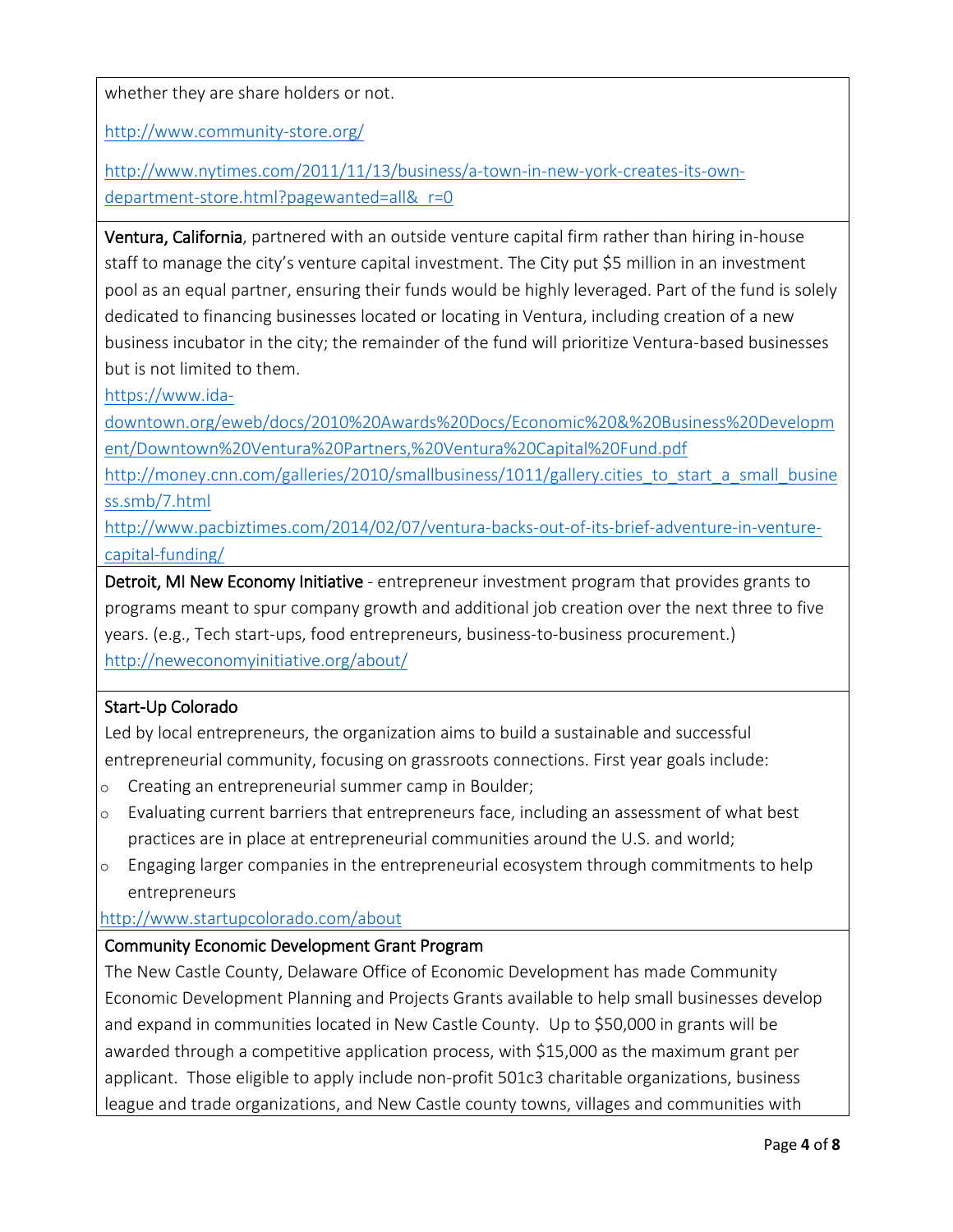populations under 10,000. The grants will fund up to 50 percent of the project grants, with matching funds required. The program will emphasize job creation for low-income persons and will support long-standing smart growth. <http://nccde.org/DocumentCenter/Home/View/1169>

#### [Building Opportunity on Main Street](http://www.boomtowngeorgia.org/)

The Georgia Main Street and Better Hometown programs help Georgia cities and neighborhoods develop their core commercial areas. A new initiative, "Building Opportunity on Main Street," will work to further create jobs through "the active encouragement and better utilization of existing economic development resources." Since 2003, Georgia's 100 Main Street Cities have generated on average 3,200 net new downtown jobs. The program implements "creative use of local investment and cutting-edge redevelopment financing tools."

<http://www.mainstreetgeorgia.org/Default.aspx?tabid=41>

#### Community Commercial Kitchen Incubator

Community kitchens are spaces where community members share knowledge, resources, and labor to prepare, cook, and consume food. Community kitchens often focus on developing nutrition education and food skills for low income participants experiencing food insecurity (Iacovou 2013). Such programs frequently use existing spaces that are not licensed or set up for entrepreneurial activities or commercial food processing. Community kitchens can be hosted by faith-based organizations, schools, community or senior centers, businesses or non-profit groups [\(Kitchen commons 2013\)](http://www.kitchencommons.net/sites/default/files/Kitchen%20Commons%20Resource%20Guide%20Jan%202013.pdf). Implementation varies by community. Community kitchens can also serve as a venue for the USDA's Supplemental Nutrition Assistance Program – Education (SNAP-Ed), which supports nutrition education for individuals and families with low incomes [\(USDA-](http://www.nifa.usda.gov/nea/food/fsne/fsne.html)[SNAP-Ed\)](http://www.nifa.usda.gov/nea/food/fsne/fsne.html).

#### Best Practices Guides:

http://www.foodsecuritynews.com/Publications/Community Kitchen Best Practices Toolkit.pdf

[http://www.kitchencommons.net/sites/default/files/Kitchen%20Commons%20Resource%20Guid](http://www.kitchencommons.net/sites/default/files/Kitchen%20Commons%20Resource%20Guide%20Jan%202013.pdf) [e%20Jan%202013.pdf](http://www.kitchencommons.net/sites/default/files/Kitchen%20Commons%20Resource%20Guide%20Jan%202013.pdf)

*Map of Community Commercial Kitchens Nationwide* <http://www.culinaryincubator.com/maps.php>

Watsonville <http://www.elpajarocdc.org/en/commercial-kitchen-incubator>

La Cocina (SF) <http://www.lacocinasf.org/about-la-cocina/>

L.A. Kitchen partners with regional farmers and produce suppliers to purchase or recover fresh fruits and vegetables, and transforms it into nutritious snacks and meals that strengthen the community. L.A. Kitchen's job training program prepares unemployed individuals, particularly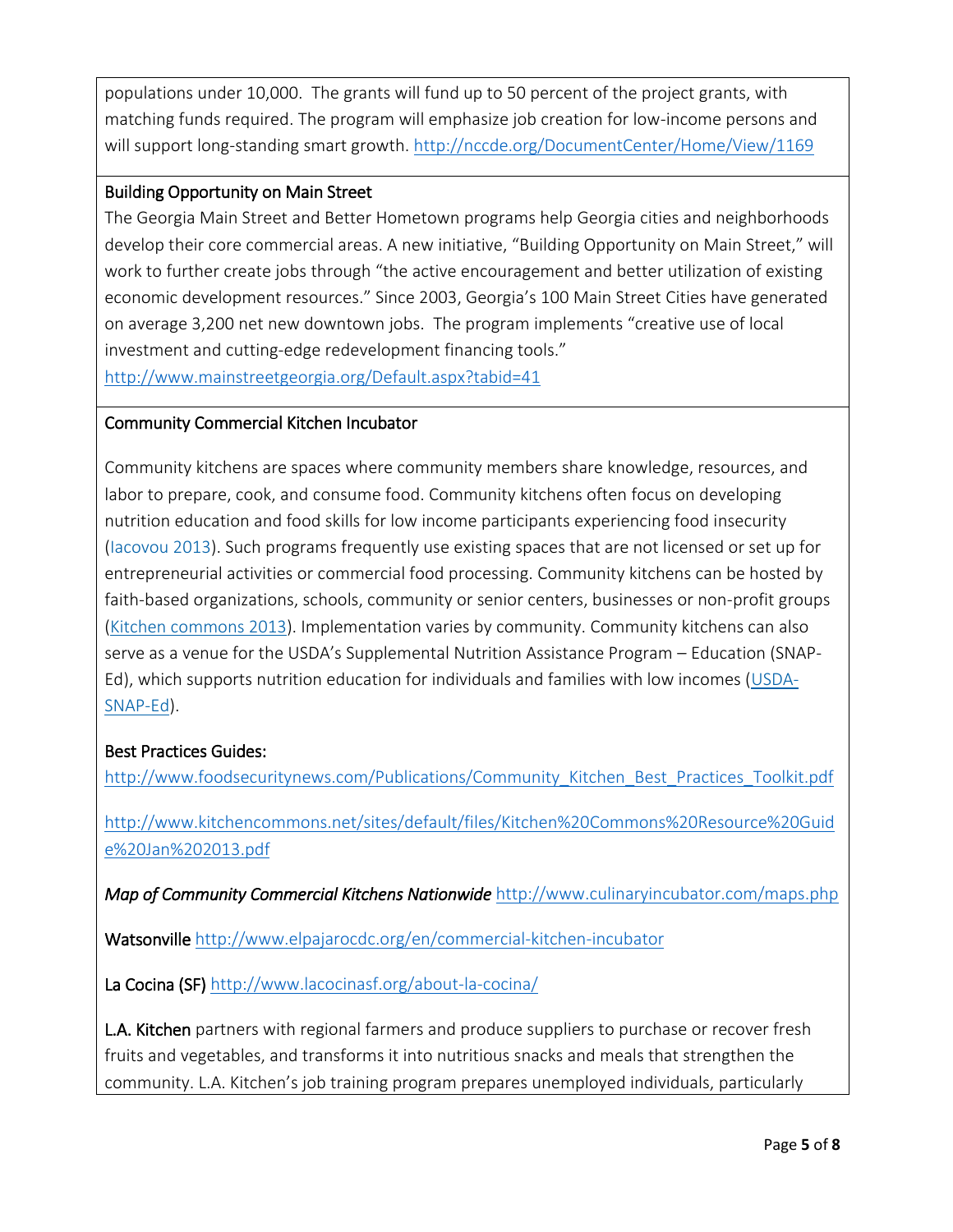youth aging out of foster care and older adults exiting the prison system, to build careers in the culinary industry. The meals prepared by staff, students, and an army of volunteers will be distributed to area social service agencies, concentrating on programs that support our aging population. <http://www.lakitchen.org/>

# 4. Education/ Workforce Development/ Entrepreneur training

An educated workforce with up-to-date skills is necessary to attract high-opportunity industries and to meet labor demand for living wage jobs.

#### Examples:

Baltimore developed a 240-hour "BioSTART" training program for highly motivated unemployed and underemployed high school graduates, which is followed by a nine- week "Lab Associates" program that culminates in a 100-hour paid internship.

<http://www.biotechmd.org/participants/bti-biostart-to-laboratory-associates-program/>

Chicago has created a Business Information Center as part of its public library system. Through the center, patrons can schedule one-on-one consultations with business librarians for research assistance. The library also provides sample business plans and free access to subscription business resources such as magazines and databases—including Standard & Poor's, Crain's, among others.

In Los Angeles the Office of Small Business maintains a business resource finder website, which links users to more than 150 local organizations that offer small-business assistance [http://laosb.org/Small\\_Business\\_Resources.htm](http://laosb.org/Small_Business_Resources.htm)

New York City's Department of Small Business Services offers free courses in basic and advanced business topics. For new businesses, the department gives training in marketing, business planning, and finance. Advanced classes include corporate coaching, construction management, and strategic-growth planning. A survey of 123 entrepreneurs who completed the city's strategic growth program found their businesses averaged a 41 percent increase in revenue, hired 100 new full-time and new part-time employees in total, and secured an aggregate \$1.6 million in new financing. Labor standards should be part of these business classes

<http://www.nyc.gov/html/sbs/html/about/about.shtml>

Business plan competitions: Many cities encourage potential business owners through business plan competitions, in which the winner or winners receive a cash award to use toward their business startup costs. Chicago's Office of the City Treasurer holds an annual Business Plan Competition for businesses less than three years old; the top three finalists each receive \$10,000 in cash prizes

[http://www.chicagocitytreasurer.com/small-business-entrepreneurs/small-business-plan-](http://www.chicagocitytreasurer.com/small-business-entrepreneurs/small-business-plan-competition/)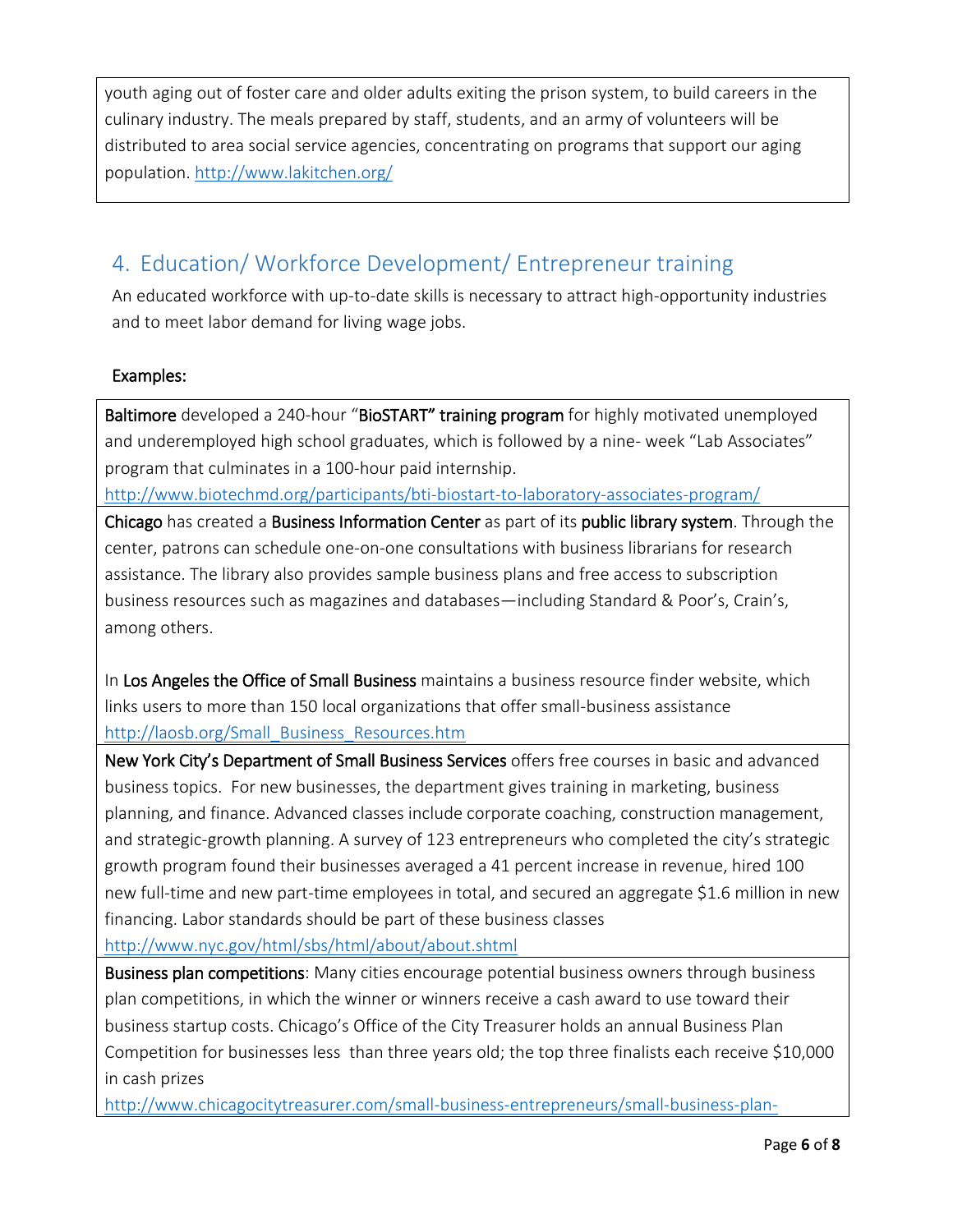#### [competition/](http://www.chicagocitytreasurer.com/small-business-entrepreneurs/small-business-plan-competition/)

Liaison to city government: San Antonio's Economic Development Department employs a smallbusiness liaison who guides business owners through licensing and regulatory requirements and provides initial counseling on securing financing, developing a business plan, choosing a business entity form, and marketing.

<http://www.sanantonio.gov/SBO.aspx>

Seattle Jobs Initiative offers low-income individuals training that leads to college credentials in growing local industry sectors. We creatively align support services – intensive college navigation, housing, childcare and transportation – to

provide participants the best opportunity to complete their career pathways and

to secure and retain well-paying job

<http://www.seattlejobsinitiative.com/>

#### Successful Job Training Programs

[http://www.bigideasforjobs.org/wp-content/uploads/2012/03/5b\\_Glickman-Semsar-](http://www.bigideasforjobs.org/wp-content/uploads/2012/03/5b_Glickman-Semsar-Willifor_Fels-Brief_Sectoral-Industry.pdf)

Willifor Fels-Brief Sectoral-Industry.pdf

#### Children's Savings Accounts

[http://cfed.org/assets/documents/seed/piggy\\_banks\\_to\\_prosperity.pdf](http://cfed.org/assets/documents/seed/piggy_banks_to_prosperity.pdf)

CSAs are long-term asset-building accounts, established for children as early as birth and allowed to grow over their lifetime. Accounts are seeded with an initial deposit and built by contributions from family, friends and the children themselves. Accounts are augmented by savings matches and/or other incentives, and gain meaning as young accountholders and their families engage in age-appropriate financial education. At age 18, the savings in CSAs are used for an asset-building purpose – typically financing higher education. More information about CSAs is available in our Resource Directory.

<http://collegekickstart.nv.gov/families/Overview/>

http://cfed.org/blog/inclusiveeconomy/nevada\_announces\_groundbreaking\_new\_childrens\_savi ngs\_initiative/

#### 5. Clean/ efficient energy opportunities

Municipalities can help small businesses retain more of their earnings by educating owners on energy efficiency methods and government incentives. The U.S. Small Business Administration maintains a list of state and local efforts to help small businesses improve environmental sustainability and reduce energy costs.

#### Examples: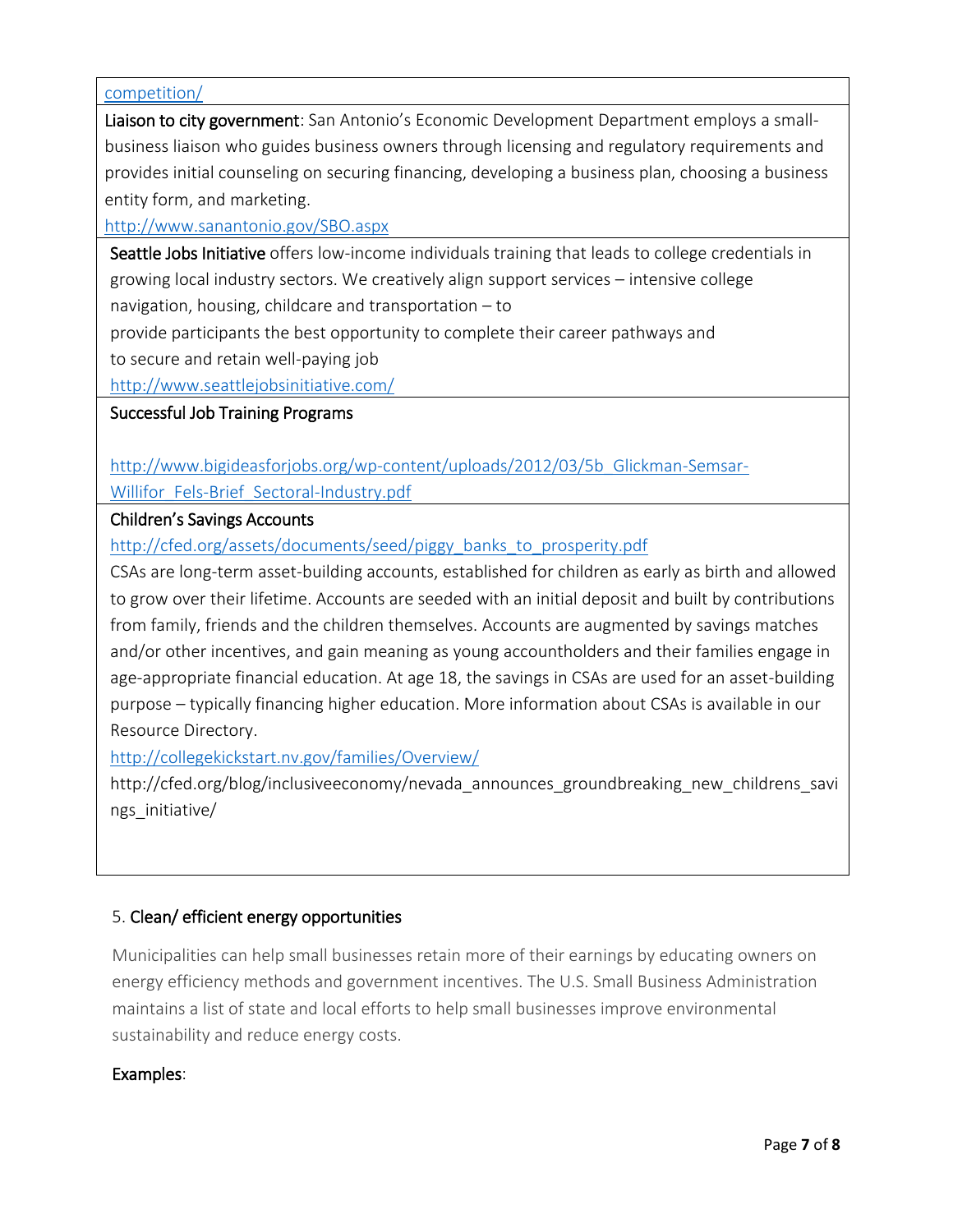Portland's Clean Energy Works pilot project to help 500 local homeowners finance and install energy efficiency upgrades was guided by a landmark community workforce agreement requiring that 80 percent of the jobs go to local residents; 30 percent of the trades and technical work hours go to historically underrepresented groups; and wages equal to at least 180 percent of the state median.

People of color filled almost half of the work hours on the project (48 percent). The pilot's success led to a \$20 million award from the U.S. Department of Energy to support the Clean Energy Works Oregon project to retrofit 6,000 homes and create 1,300 jobs across the state by 2013. To date, people of color have completed 43 percent of the work hours (Clean Energy Works Oregon, 2012)

<http://www.cleanenergyworksoregon.org/>

The Office of Sustainability in Austin, Texas, in partnership with the local Small Business Development Program, hosts lectures by topic experts to help small businesses lower their energy consumption costs.

<http://www.austinsmallbiz.com/WebCOE/new-sbdp-calendar.htm>

<http://tinyurl.com/mvdqajd>

In Seattle business owners can receive financial incentives from the city for replacing inefficient lighting equipment; given that lighting expenses may account for up to 60 percent of a small business's energy costs, this upgrade can have a significant effect on a small businesses expenses.

[http://www.seattle.gov/light/conserve/business/cv5\\_sbiz.htm](http://www.seattle.gov/light/conserve/business/cv5_sbiz.htm)